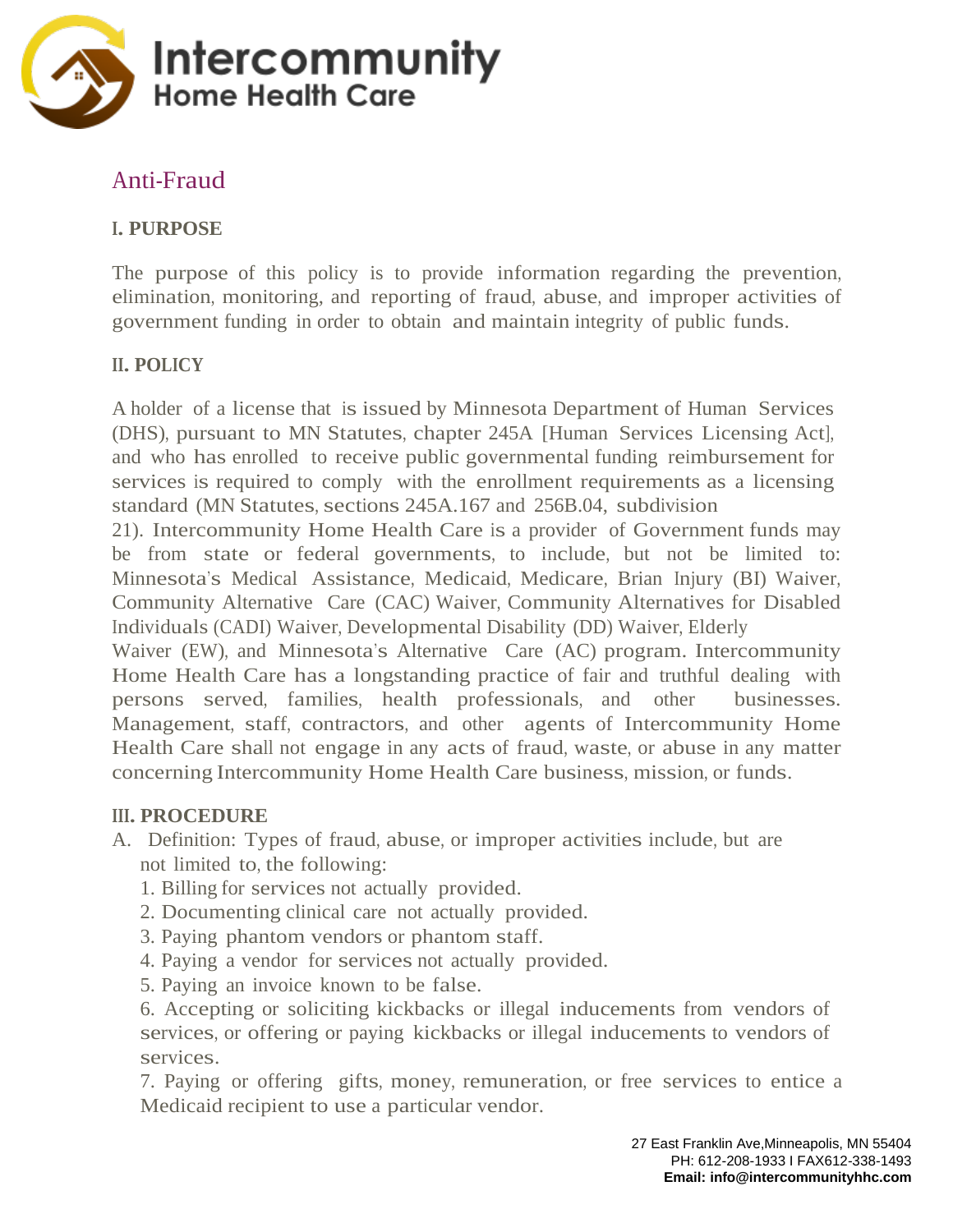

# Intercommunity **Home Health Care**

8. Using Medicaid reimbursement to pay a personal expense.

9. Embezzling from Intercommunity Home Health Care.

10. Ordering and charging over-utilized medical services that are not necessary for the person served.

11. Corruption.

12. Conversion (converting property or supplies owned by Intercommunity Home Health Care to personal use).

13. Misappropriation of funds of Intercommunity Home Health Care or person served by Intercommunity Home Health Care.

14. Personal loans to executives.

15. Illegal orders.

16. Maltreatment or abuse of persons served by Intercommunity Home Health Care.

B. Public Funds Compliance Officer: This organization has designated The Chief Compliance

Officer as their Public Funds Compliance Officer.

- C. Reporting responsibility: Intercommunity Home Health Care has an open door policy and encourages staff to share their questions, concerns, suggestions, or complaints regarding Intercommunity Home Health Care and its operations with someone who can address them properly. In most cases, this will be a staff person's supervisor. However, if the staff person is not comfortable speaking with their supervisor or is not satisfied with the supervisor's response, the staff person is encouraged to speak with the Public Funds Compliance Officer. If the staff is not comfortable speaking with the Public Funds Compliance Officer, the staff is encouraged to speak with the CEO/Board of Directors. At any time, the staff may speak with an applicable external agency to express their concerns if it is believed that it is not possible to speak with the CEO/Board of Directors. Examples of applicable external agencies are local social service agency's financial manager or law enforcement. This policy is intended to encourage and enable persons to raise serious concerns within Intercommunity Home Health Care prior to seeking resolution outside it.
- D. Requirement of good faith: Anyone filing a complaint concerning a violation or suspected violation of the law or regulation requirements must be acting in good faith and have reasonable grounds for believing the information disclosed indicates a violation. Any allegations that prove not to be substantiated and which prove to have been made maliciously or knowingly to be false will be viewed as a serious disciplinary offense.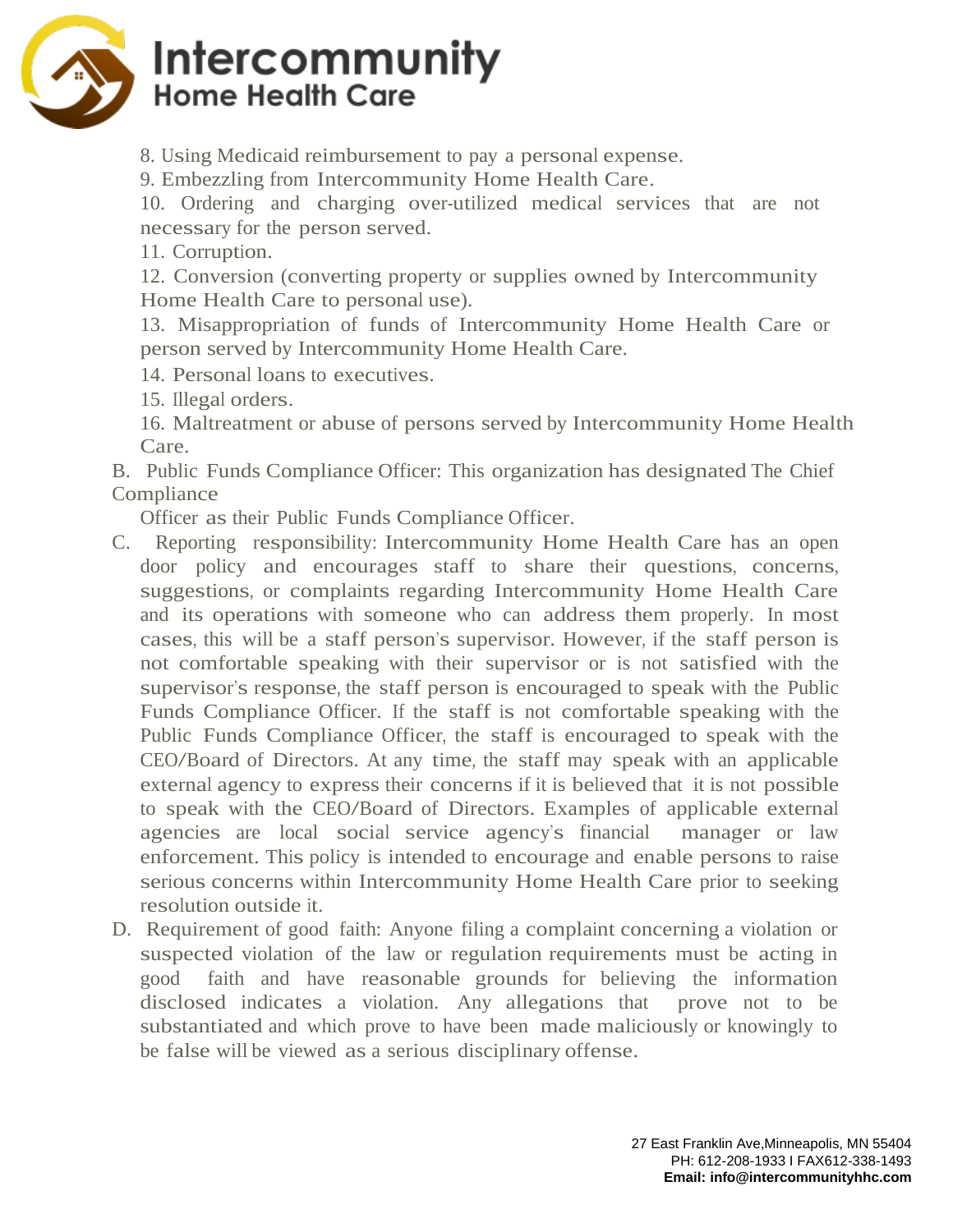

# Intercommunity **Home Health Care**

- E. Confidentiality: Violations or suspected violations may be submitted on a confidential basis by the complainant or may be submitted anonymously. Reports of violations or suspected violations will be kept confidential to the extent possible, consistent with the need to conduct an adequate investigation.
- F. No retaliation: No staff person who in good faith reports a violation of a law or regulation requirements will suffer harassment, retaliation, or adverse employment consequences. A staff who retaliates against someone who has reported a violation in good faith is subject to discipline up to and including termination of employment.

G. Report acknowledgement: The Public Funds Compliance Officer, or designee, will acknowledge

receipt of the reported violation or suspected violation by writing a letter (or email) to the complainant within ten (10) business days, noting that the allegations will be investigated.

H. Responding to allegations of improper conduct: The Public Funds Compliance Officer is responsible for responding to allegations of improper conduct related to the provision or billing

of Medical Assistance services. This may include, but is not limited to: investigating, interviewing applicable individuals involved, reviewing documents, asking for additional assistance, seeking input on process of the investigation, or seeking input on Medical Assistance laws and regulations interpretations to address all staff complaints and allegations concerning potential violations. The CEO will take on functions of the Public Funds Compliance Officer role if the complaint involves The Chief Compliance Officer. If the complaint involves both the CEO and The Chief Compliance Officer, outside legal counsel or an applicable external agency will carry out the functions of the Public Funds Compliance Officer. The Chief Compliance Officer or designee will implement corrective action to remediate any resulting problems

- I. Evaluation and monitoring for internal compliance: On a regular schedule and as needed, The Chief Compliance Officer, or designee, will run routine financial reports to review financial information for accuracy and compliance. On a regular schedule and as needed, The Chief Compliance Officer, or designee, will review standard operations and procedures to ensure that they remain compliant
- J. External auditing for compliance: On a regular schedule, Intercommunity Home Health Care will have an external financial audit